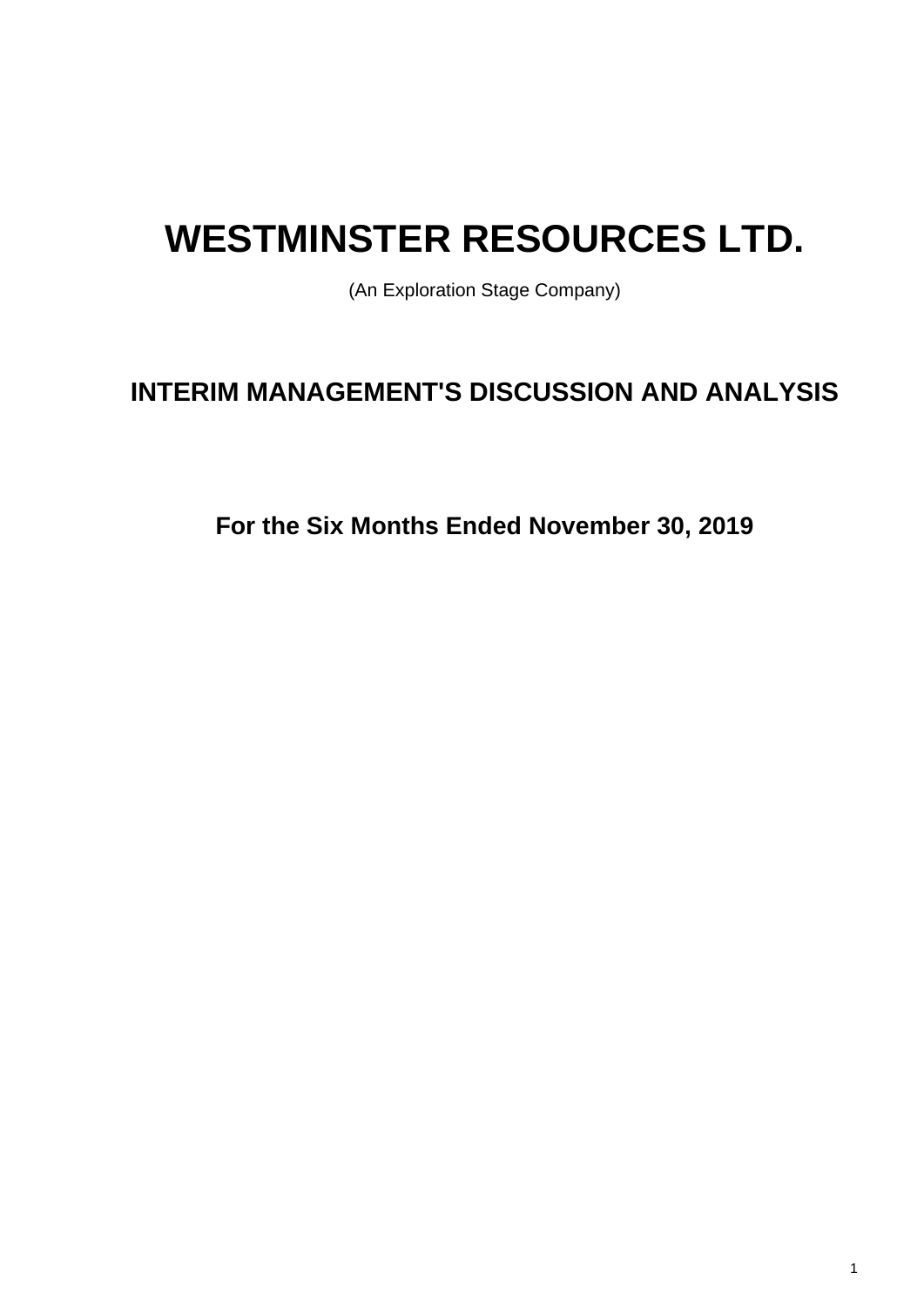### **WESTMINSTER RESOURCES LTD.** *(An Exploration Stage Company)*

**Interim Management's Discussion and Analysis – Quarterly Highlights**

For the six months ended November 30, 2019 (Expressed in Canadian Dollars – Unaudited)

#### **CAUTIONARY STATEMENT REGARDING FORWARD-LOOKING INFORMATION**

Certain information contained or incorporated by reference in this MD&A, including any information as to our future financial or operating performance, constitutes "forward-looking statements". All statements, other than statements of historical fact, are forward-looking statements. The words "believe", "expect", "anticipate", "contemplate", "target", "plan", "intends", "continue", "budget", "estimate", "may", "will", "schedule" and similar expressions identify forward-looking statements. Forward-looking statements are necessarily based upon a number of estimates and assumptions that, while considered reasonable by us, are inherently subject to significant business, economic and competitive uncertainties and contingencies. Known and unknown factors could cause actual results to differ materially from those projected in the forward-looking statements. Such factors include, but are not limited to: fluctuations in the currency markets; fluctuations in the spot and forward price of gold or other commodities; changes in national and local government legislation, taxation, controls, regulations and political or economic developments in Canada and in other countries; business opportunities that may be presented to, or pursued by, us; operating or technical difficulties in connection with mining or development activities; employee relations; litigation; the speculative nature of exploration and development, including the risks of obtaining necessary licenses and permits; and contests over title to properties, particularly title to undeveloped properties. In addition, there are risks and hazards associated with the business of exploration, development and mining, including environmental hazards, industrial accidents, unusual or unexpected formations, pressures, cave-ins, flooding and the risk of inadequate insurance, or inability to obtain insurance, to cover these risks. Many of these uncertainties and contingencies can affect our actual results and could cause actual results to differ materially from those expressed or implied in any forward-looking statements made by, or on behalf of, us. Readers are cautioned that forward-looking statements are not guarantees of future performance. All of the forward-looking statements made in this MD&A are qualified by these cautionary statements.

We disclaim any intention or obligation to update or revise any forward-looking statements whether as a result of new information, future events or otherwise, except to the extent required by applicable laws.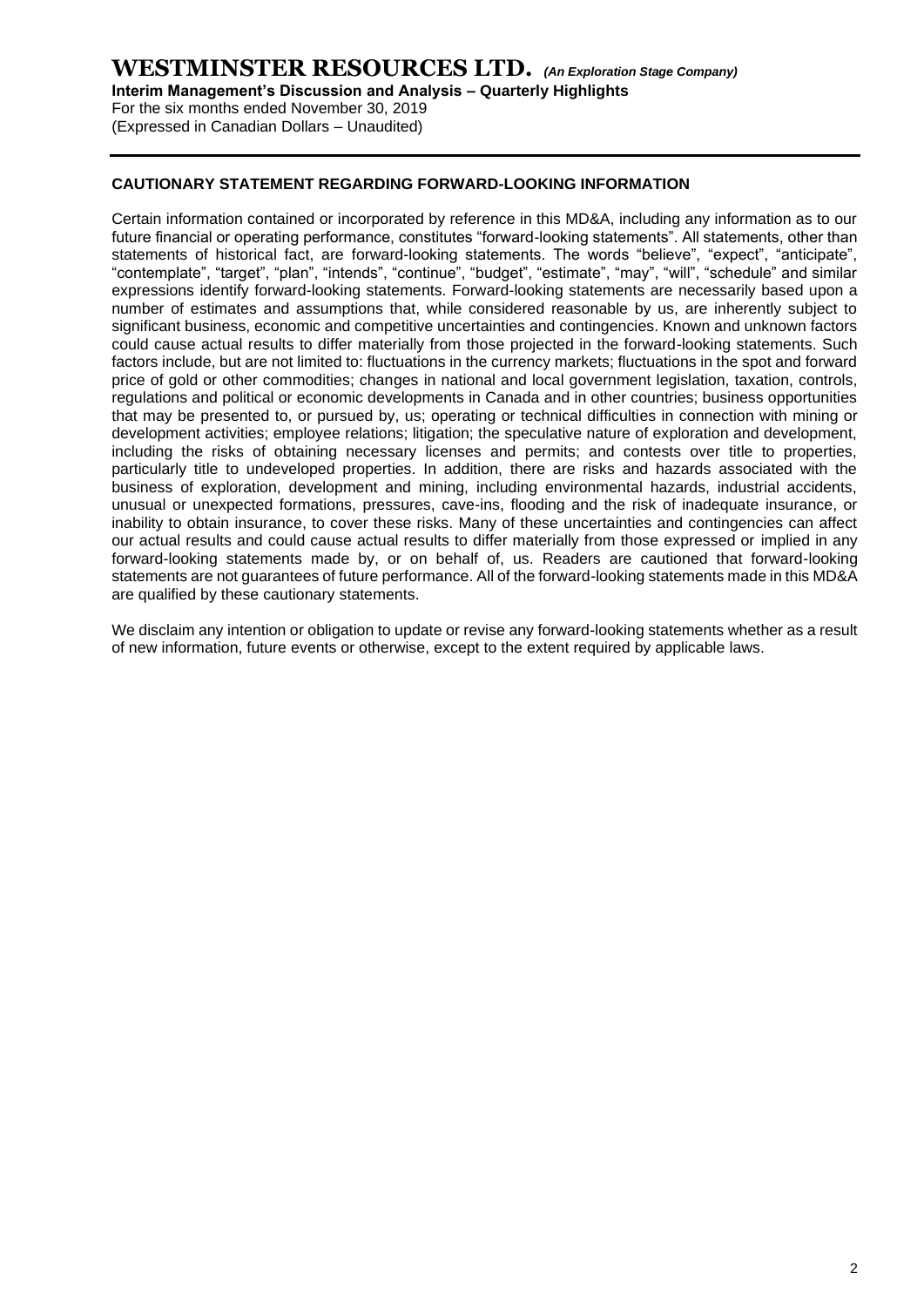**Interim Management's Discussion and Analysis – Quarterly Highlights**

For the six months ended November 30, 2019 (Expressed in Canadian Dollars – Unaudited)

#### **1.1 Date**

The following management's discussion and analysis ("MD&A"), which is dated January 29, 2020 provides a review of the activities, results of operations and financial condition of Westminster Resources Ltd. ("the Company" or "Westminster"), as at November 30, 2019 as well as future prospects of the Company. This MD&A should be read in conjunction with the unaudited condensed interim consolidated financial statements of the Company as at and for the six months ended November 30, 2019 (the "Interim Financial Statements"), together with the audited consolidated financial statements of the Company as at and for the year ended May 31, 2019. All dollar amounts in this MD&A are expressed in Canadian dollars unless otherwise specified (the Company's financial statements are prepared in Canadian dollars). Additional information relating to the Company is available on SEDAR at www.sedar.com.

#### **1.2 Overall Performance**

#### *1.2.1 Introduction*

Westminster is a TSX Venture Exchange listed company (symbol – WMR). Westminster is a resource company that is conducting exploration in southern Peru, through its wholly-owned subsidiary, Westminster Peru S.A.C; and in the La Ronge District of northern Saskatchewan, Canada. The mineral concessions, which have been acquired by staking, option agreements and through outright purchases, are prospective for mostly copper and gold in Southern Peru; and copper, gold and zinc in Saskatchewan.

In Peru, Westminster is focused on the Ilo Norte and Ilo Este copper/gold projects in the highly-prospective coastal IOCG/Porphyry Copper belt of southern Peru, mostly in the districts of Moquegua and Tacna. Within 100 km of the Projects, the region is the source of around half of Peru's copper production (the world's third largest copper producing nation). Ilo Norte is an IOCG system, with a subsidiary high-grade copper-skarn target, while Ilo Este is a copper-gold-molybdenum porphyry system. Two less-advanced projects cover geophysical targets in the same area.

The Saskatchewan project covers 10,858 hectares in the La Ronge District. The package of claims is prospective for copper and other minerals, with numerous showings and occurrences from historical exploration.

The Company also continues to review and investigate other projects which may fit the Company's overall capabilities and goals.

#### *1.2.2 Financial condition*

At November 30, 2019, the Company had no long-term debt and its credit and interest rate risks are limited to interest bearing assets of cash. At November 30, 2019, the Company had \$18,636 in cash (May 31, 2019 - \$9,719) and negative working capital of \$1,303,598 (May 31, 2019 – \$881,631).

#### *1.2.3 Outlook and Recent Exploration Activity*

For the six months ended November 30, 2019, the Company's focus has been completing the Peru and Saskatchewan acquisitions and the continuing review of other mineral projects that may fit within the Company's portfolio, and the potential sourcing of other additional funding and/or pursuing industry partnerships. The following information presents details on the Company's properties and recent exploration and evaluation activities in Peru and Canada.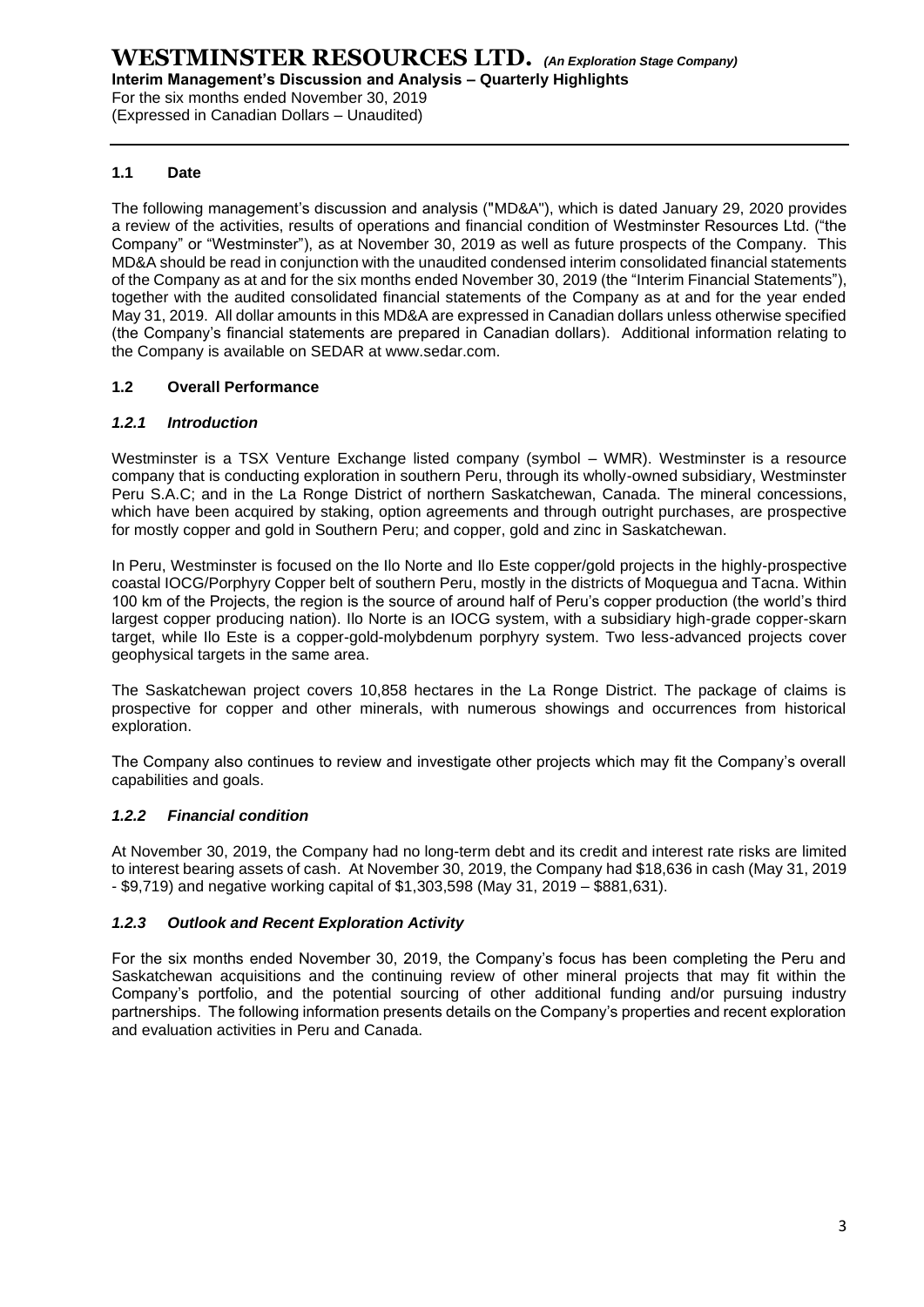**Interim Management's Discussion and Analysis – Quarterly Highlights**

For the six months ended November 30, 2019 (Expressed in Canadian Dollars – Unaudited)

#### **Exploration Highlights**

#### *Ilo Norte (Peru)*

The Ilo Norte Project in southern Peru is an Iron Oxide Copper Gold (IOCG) exploration target with significant potential. The work to date has concentrated on a relatively small portion of the prospective part of the lease holding. Remote sensing and in-field mapping has demonstrated that the silica and potassic alteration halo that exists at the known mineralisation extends across the entire property. The initial recommendation is to complete a 3D induced polarisation survey, once all the data is properly centralised and complied.

#### *Ilo Este (Peru)*

Ilo Este, also in southern Peru, is a copper-gold porphyry deposit that has been eroded down to the midlevel of the system. There remains the potential to discover an ore body within the remnants of the porphyry that has been the focus of the majority of work thus far, and for other centres to be discovered within the lease holding to the north across the river and on the southern side of the Chololo fault. The initial recommendation, after data centralisation and compilation, is for alteration logging of core and rock chips, along with an extension of the magnetic survey, geological mapping and geochemical survey to the north side of the river.

#### *La Ronge (Saskatchewan)*

The La Ronge project in central Saskatchewan, Canada covers numerous historical showings from regional exploration historically focused on nickel-PGE, orogenic gold and VMS deposit types. The property has numerous mineral occurrences which include copper, and recent exploration in the region by other companies has indicated some trends to be higher in copper than others. The Company continues to compile and re-interpret historical information as a precursor to sampling and mapping in the field.

#### **Qualified Person**

Technical information in this MD&A has been reviewed and approved by Derrick Strickland, P. Geo, a qualified person as defined in National Instrument 43-101.

#### **1.3 Summary of Quarterly Results**

The following table sets out certain unaudited financial information of the Company for each of the last eight quarters, beginning with the third quarter of fiscal 2018. This financial information has been prepared in accordance International Accounting Standard ("IAS") 34 Interim Financial Reporting using accounting policies consistent with IFRS issued by the International Accounting Standards Board ("IASB").

Quarterly results are highly variable for exploration companies depending on whether the Company has any property write-downs, share-based payments expenses and gain or losses resulting from foreign exchange.

|                               | Loss per<br>quarter | Fully<br>diluted<br>loss per<br>share |
|-------------------------------|---------------------|---------------------------------------|
| Dec. 1, 2017 – Feb. 28, 2018  | \$<br>(295, 045)    | \$<br>(0.06)                          |
| Mar. 1, 2018 - May. 31, 2018  | \$<br>(990, 275)    | \$<br>(0.20)                          |
| Jun. 1, 2018 - Aug. 31, 2018  | \$<br>(259, 112)    | \$<br>(0.05)                          |
| Sept. 1, 2018 - Nov. 30, 2018 | \$<br>(236, 668)    | \$<br>(0.01)                          |
| Dec. 1, 2018 – Feb. 28, 2019  | \$<br>(273, 782)    | \$<br>(0.03)                          |
| Mar. 1, 2019 - May. 31, 2019  | \$(1,970,079)       | \$<br>(0.21)                          |
| Jun. 1, 2019 - Aug. 31, 2019  | \$<br>(164, 013)    | \$<br>(0.02)                          |
| Sept. 1, 2019 – Nov. 30, 2019 | \$<br>(71,370)      | \$<br>(0.01)                          |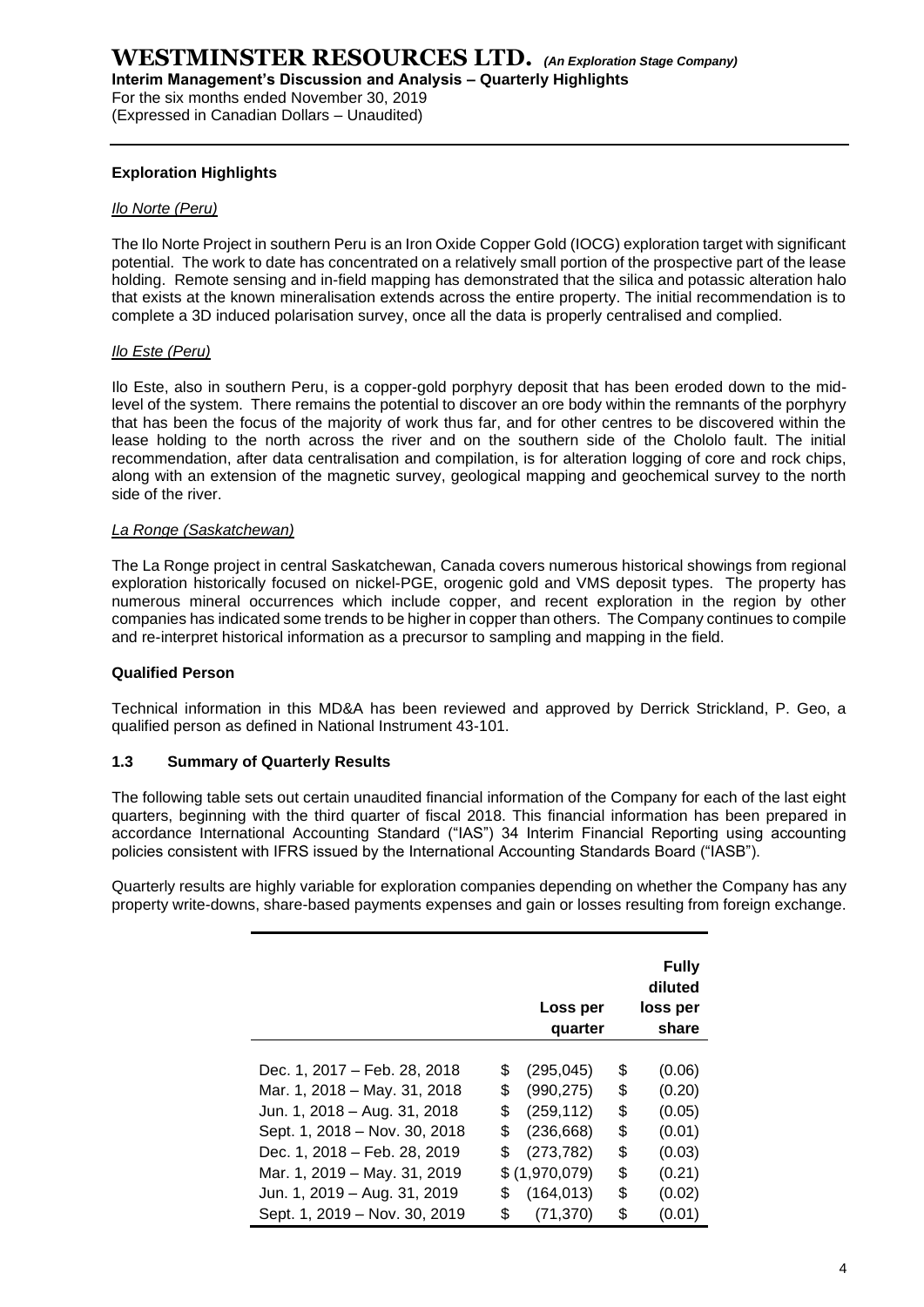# **WESTMINSTER RESOURCES LTD.** *(An Exploration Stage Company)*

**Interim Management's Discussion and Analysis – Quarterly Highlights**

For the six months ended November 30, 2019

(Expressed in Canadian Dollars – Unaudited)

#### **1.4 Results of Operations**

During the year ended May 31, 2019 and the six months ended November 30, 2019, exploration expenditures were as follows:

|                                   | Balance as at   | Balance as at |                                  |                | Balance as at     |
|-----------------------------------|-----------------|---------------|----------------------------------|----------------|-------------------|
|                                   | May 31, 2018    |               | Additions May 31, 2019 Additions |                | November 30, 2019 |
| El Cobre Project, Sonora, Mexico: |                 |               |                                  |                |                   |
| Acquisition costs                 | 151,731         |               | 151,731                          |                | 151,731           |
| <b>Exploration expenditures</b>   |                 |               |                                  |                |                   |
| Property maintenance              | 396,562         | 24,273        | 420,835                          |                | 420,835           |
| Assays and reports                | 109,514         |               | 109,514                          |                | 109,514           |
| Consulting and engineering        | 339,644         | 15,000        | 354,644                          |                | 354,644           |
| <b>Drilling</b>                   | 329,642         |               | 329,642                          |                | 329,642           |
| Field expenses                    | 672,809         |               | 672,809                          |                | 672,809           |
| Geology and geophysics            | 349,729         |               | 349,729                          |                | 349,729           |
| Travel                            | 82,946          |               | 82,946                           |                | 82,946            |
| Write-down                        | (794,070)       | (1,677,780)   | (2,471,850)                      |                | (2,471,850)       |
|                                   | 1,638,507       | (1,638,507)   |                                  |                |                   |
| Ilo Norte/Ilo Este Project, Peru: |                 |               |                                  |                |                   |
| Acquisition costs                 | 219,525         | 2,872,779     | 3,092,304                        | 26,506         | 3,118,810         |
| <b>Exploration expenditures</b>   |                 |               |                                  |                |                   |
| Consulting and engineering        | 19,470          | 62,160        | 81,630                           |                | 81,630            |
| Write-down                        |                 | (84, 101)     | (84, 101)                        |                | (84, 101)         |
|                                   | 238,995         | 2,850,838     | 3,089,833                        | 26,506         | 3,116,339         |
| La Ronge, Saskatchewan:           |                 |               |                                  |                |                   |
| Acquisition costs                 |                 | 70,000        | 70,000                           |                | 70,000            |
|                                   |                 | 70,000        | 70,000                           | $\blacksquare$ | 70,000            |
|                                   |                 |               |                                  |                |                   |
|                                   | \$<br>1,877,502 | \$1,282,331   | \$3,159,833                      | \$26,506       | \$<br>3,186,339   |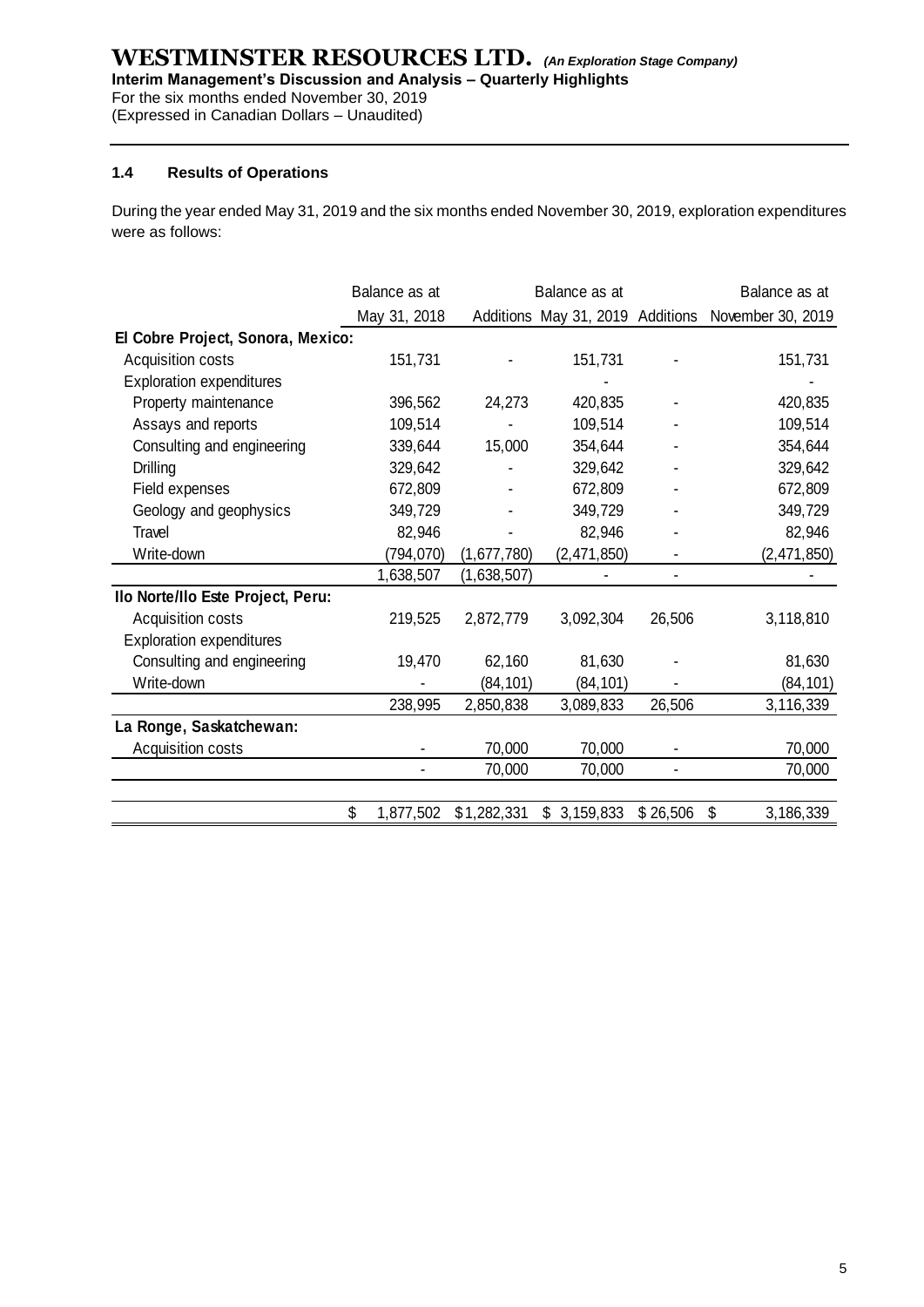For the six months ended November 30, 2019

(Expressed in Canadian Dollars – Unaudited)

#### **Six Months Ended November 30, 2019**

Total loss and comprehensive loss for the period ended November 30, 2019 was \$235,383 compared to \$495,780 for the period ended November 30, 2018. During the period ended November 30, 2019:

- i) Consulting fees decreased to \$147,122 (2018 \$318,104) due to several consulting contracts ending in August 2019 which resulted in reduced consulting fees.
- ii) Management fees decreased to \$30,000 (2018 \$60,000) due to a management contract with the CEO of the Company ending during the current period.
- iii) Office decreased to \$12,146 (2018 \$36,391) due to a decrease in general activities in the current period.
- iv) Rent decreased to \$Nil (2018 \$81,872) due to the adoption of IFRS 16 at the beginning of the current fiscal period. Rent expense was essentially replaced with a similar amount of amortization expense.
- v) Accounting, audit and legal decreased to \$8,791 (2018 \$26,195) primarily due to the timing of accounting and audit fees accrued in the current period.
- vi) Regulatory and filing fees increased to \$14,240 (2018 \$6,195) due to increased filings during the current period.
- vii) Travel and entertainment decreased to \$Nil (2018 \$16,616) due to fewer trips taken by management in the current period.
- viii) Amortization of right-of-use asset increased to \$69,897 (2018 \$Nil) due to the adoption of IFRS 16 at the beginning of the fiscal year.

#### **Three Months Ended November 30, 2019**

Total loss and comprehensive loss for the period ended November 30, 2019 was \$71,370 compared to \$236,668 for the period ended November 30, 2018. During the period ended November 30, 2019:

- i) Consulting fees decreased to \$48,874 (2018 \$156,356) due to the ending of several consulting contracts ending in August 2019 which resulted in reduced consulting fees.
- ii) Management fees decreased to \$Nil (2018 \$30,000) due to a management contract with the CEO of the Company ending during the current period.
- iii) Office decreased to \$3,368 (2018 \$18,565) due to a decrease in general activities in the current period.
- iv) Rent decreased to \$Nil (2018 \$40,153) due to the adoption of IFRS 16 at the beginning of the current fiscal period. Rent expense was essentially replaced with a similar amount of amortization expense.
- v) Accounting, audit and legal decreased to \$7,191 (2018 \$17,179) primarily due to the timing of accounting and audit fees accrued in the current period.
- vi) Regulatory and filing fees increased to \$5,296 (2018 \$3,482) due to increased filings during the current period.
- vii) Amortization of right-of-use asset increased to \$34,949 (2018 \$Nil) due to the adoption of IFRS 16 at the beginning of the fiscal year.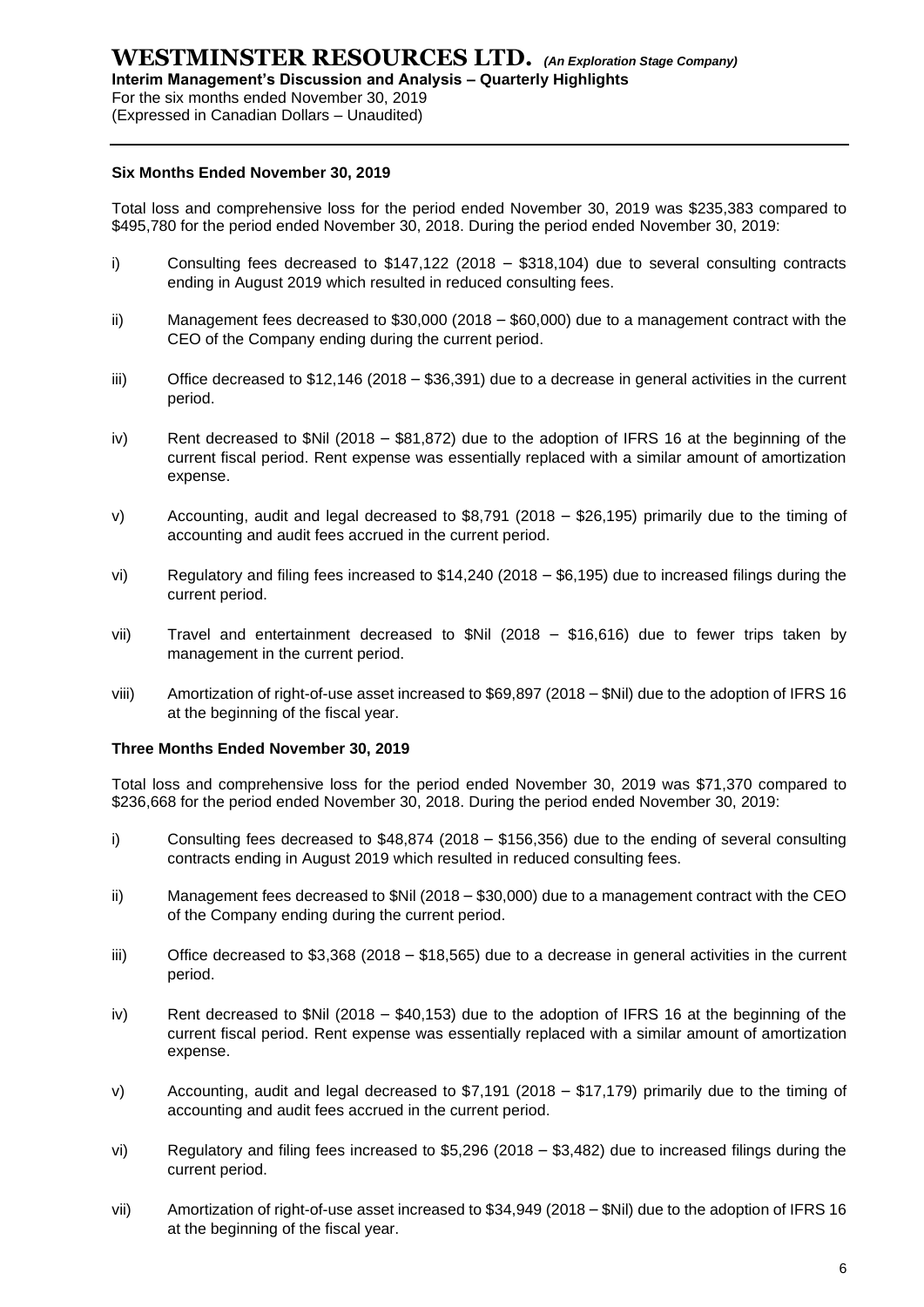(Expressed in Canadian Dollars – Unaudited)

#### **1.5 Liquidity and Going Concern**

The recovery of the Company's investment in exploration and evaluation properties and the attainment of profitable operations are dependent upon the discovery and development of economic precious and base metal reserves and the ability to arrange sufficient financing to bring these reserves into production. The ultimate outcome of these matters cannot presently be determined.

As the Company is in the exploration stage, no mineral producing revenue has been generated to date. The ability of the Company to meet its obligations and continue the exploration and development of its mineral properties is dependent upon its ability to continue to raise adequate financing. Historically, operating capital and exploration requirements have been funded primarily from equity financing, joint ventures, disposition of mineral properties and investments. There can be no assurance that such financing will be available to the Company in the amount required at any time or for any period or, if available, that it can be obtained on terms satisfactory to the Company. Based on the amount of funding raised, the Company's exploration program may be tailored accordingly.

Other than those obligations disclosed in the notes to its condensed interim consolidated financial statements and discussed in this MD&A, the Company has no other long-term debt, capital lease obligations, operating leases, or any other long-term obligations. The Company has no outstanding debt facility upon which to draw.

The Company's cash position as at November 30, 2019 was \$18,636 (May 31, 2019 - \$9,719) and had negative working capital of \$1,303,598 (May 31, 2019 – negative working capital of \$881,631).

Historically, the Company's only source of funding has been the issuance of equity securities for cash. The Company has issued common share capital pursuant to private placement financings, and the exercise of warrants and options. The Company's access to exploration financing when the financing is not transaction specific is always uncertain. There can be no assurance of continued access to significant equity funding. The Company's ability to raise additional funds may be impacted by future exploration results and changes in metal prices or market conditions.

A detail of the Company's recently completed private placements are discussed in the section that follows.

#### **1.6 Capital Resources**

No shares were issued during the six months ended November 30, 2019.

During the year ended May 31, 2019, the Company:

- i) issued 3,990,000 shares were issued with a fair value of \$2,539,500 in connection with the acquisition of the Ilo Norte and Ilo Este concessions in Peru.
- ii) issued 400,000 shares were issued with a fair value of \$70,000 in connection with the acquisition of the La Ronge, Saskatchewan claims.

#### **1.7 Off-Balance Sheet Arrangements**

The Company has no off-balance sheet arrangements.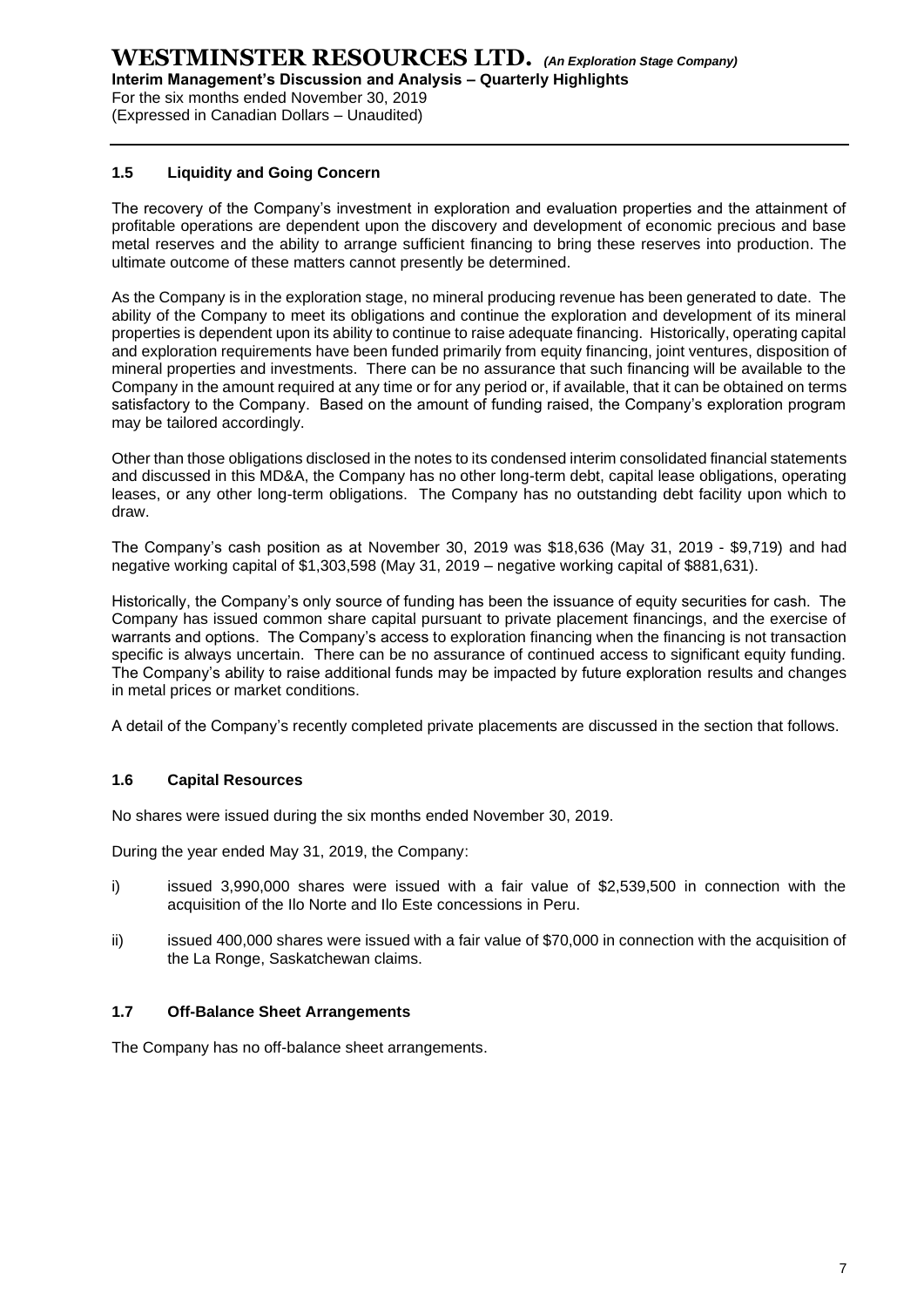For the six months ended November 30, 2019

(Expressed in Canadian Dollars – Unaudited)

#### **1.8 Transactions with Related Parties**

Key management personnel are persons responsible for planning, directing and controlling the activities of the entity, and include all directors and officers. Key management compensation during the six months ended November 30, 2019 and 2018 were as follows:

|                     | Six months ended  | Six months ended |                   |
|---------------------|-------------------|------------------|-------------------|
|                     | November 30, 2019 |                  | November 30, 2018 |
| Short-term benefits | 90.000            |                  | 166,897           |

Included in short term benefits are the following:

- (i) \$30,000 (2018 \$60,000) in management fees paid or accrued to a company controlled by Jason Cubitt, a director of the Company.
- (ii) \$30,000 (2018 \$24,750) in consulting fees paid or accrued to a company controlled by Alain Voisin, the Company's former Chief Financial Officer.
- (iii) \$Nil (2018 \$59,647) in consulting fees recorded under E&E paid to Kerry Griffin, the former Vice President, Exploration.
- (iv) \$30,000 (2018-\$22,500) in consulting fees accrued to Chris Gale, a director of the Company.

Included in accounts receivable is \$138,955 (May 31, 2019 - \$148,955) receivable from Jaxon Mining Inc., a Company which formerly had a shared Chief Financial Officer and had shared common directors, for former shared office space and administrative expenses. During the six months ended November 30, 2019, the Company received \$10,000 (2018 - \$16,731) from Jaxon Mining Inc. for former shared office and administrative expenses.

Included in accounts payable and accrued liabilities is \$303,550 (May 31, 2019 - \$220,800) in key management compensation payable to directors, officers and a former officer.

#### **1.9 Recent Accounting Pronouncements and new standards and interpretations**

Please refer to the condensed interim consolidated financial statements for the period ended November 30, 2019 on [www.sedar.com.](http://www.sedar.com/)

#### **1.10 Other MD&A Requirements**

#### **Disclosure of Outstanding Share Data**

On August 29, 2019, the Company consolidated its shares on a one for five basis and The Company's outstanding options and warrants were adjusted on the same basis (1 for 5) as the common shares, with proportionate adjustments being made to the exercise prices. All shares, options and warrants have been retrospectively adjusted to reflect the share consolidation.

At November 30, 2019 and January 29, 2020, there were 9,454,099 outstanding common shares, Nil outstanding stock options and 2,404,000 outstanding share purchase warrants.

#### **Risks and uncertainties**

The Company is in the business of acquiring, exploring and, if warranted, developing mineral properties, which is a highly speculative endeavour, and the Company's future performance may be affected by events, risks or uncertainties that are outside of the Company's control.